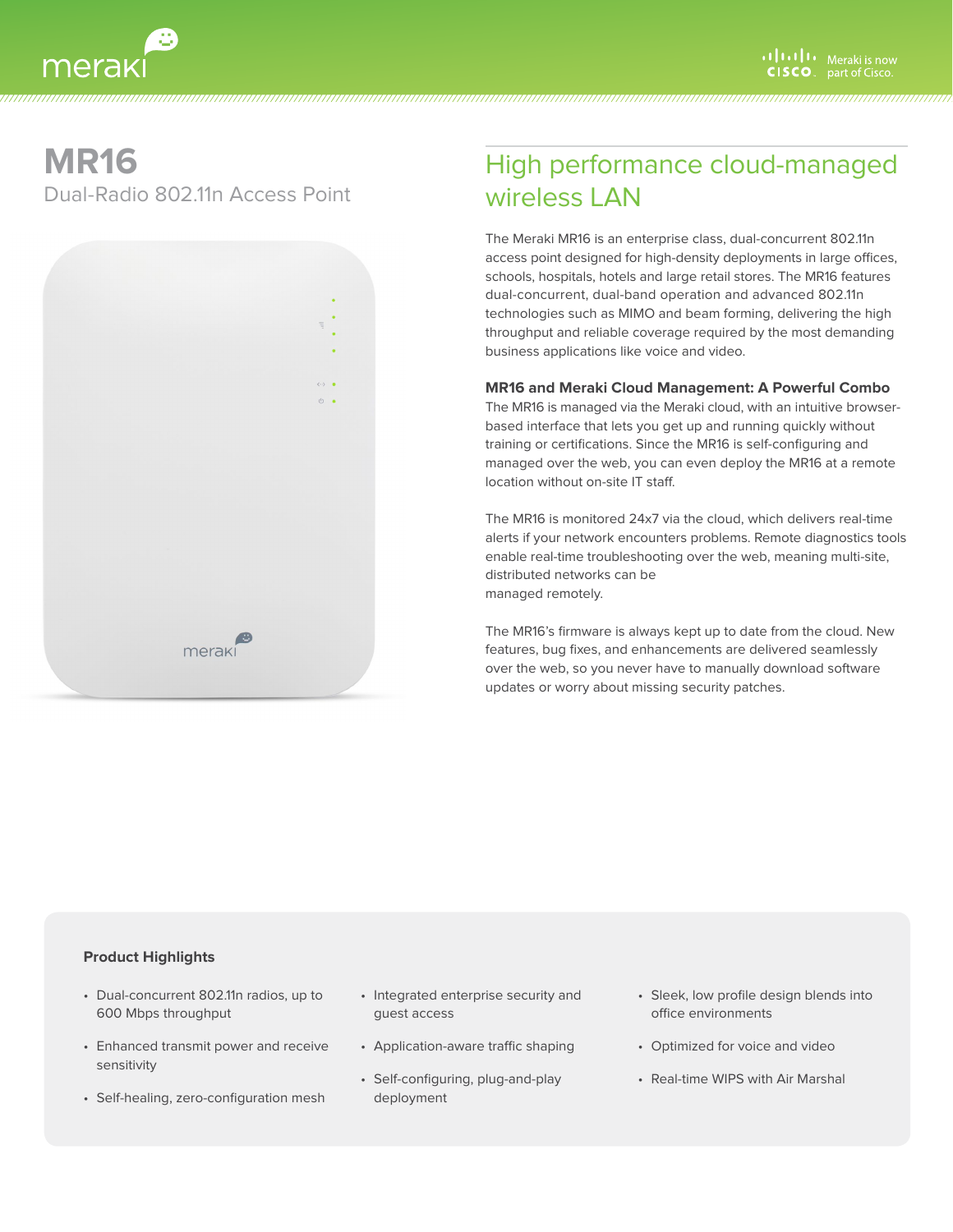# Features

### **Dual enterprise class 802.11n radios, up to 600 Mbps**

The MR16 features two powerful radios and advanced RF design for enhanced receive sensitivity. Combined with 802.11n technologies including 2x2 MIMO and transmit beamforming, the MR16 delivers up to 600 Mbps throughput and up to 50% increased range compared to typical enterprise-class 802.11n access points, meaning fewer access points are required for a given deployment. In addition, dualconcurrent 802.11n radios and band steering technology allow MR16 to automatically serve legacy 802.11b/g clients with the 2.4 GHz radio and newer 802.11n clients to the 5 GHz band to provide maximum speed to all clients.

#### **Application-aware traffic shaping**

The MR16 includes an integrated layer 7 packet inspection, classification, and control engine, enabling you to set QoS policies based on traffic type. Integrated support for Wireless Multi Media (WMM) and 802.1p DSCP tagging. Prioritize your mission critical applications, while setting limits on recreational traffic, e.g. peer-topeer and video streaming.

## **Automatic cloud-based RF optimization with spectrum analysis**

The MR16's sophisticated, automated RF optimization means that there is no need for the dedicated hardware and RF expertise typically required to tune a wireless network. An integrated spectrum analyzer monitors the airspace for neighboring WiFi devices as well as non-802.11 interference – microwave ovens, Bluetooth headsets, etc. The Meraki cloud then automatically optimizes the MR16's channel selection, transmit power, and client connection settings, providing optimal performance even under challenging RF conditions.

#### **Integrated enterprise security and guest access**

The MR16 features integrated, easy-to-use security technologies to provide secure connectivity for employees and guests alike. Advanced security features such as AES hardware-based encryption and WPA2-Enterprise authentication with 802.1X and Active Directory integration provide wire-like security while still being easy to configure. One-click guest isolation provides secure, Internet-only access for visitors. Our policy firewall (Identity Policy Manager) enables group or device-based, granular access policy control. Meraki Teleworker VPN makes it easy to extend the corporate LAN to remote sites, without requiring all clients and devices to have client VPN software. PCI compliance reports check network settings against PCI requirements to simplify secure retail deployments.

#### **Secure wireless environments using Air Marshal**

Meraki wireless comes equipped with Air Marshal, a built-in wireless intrusion prevention system (WIPS) for threat detection and attack remediation. APs will scan their environment opportunistically or in real-time based on intuitive user-defined preferences. Alarms and auto-containment of malicious rogue APs are configured via flexible remediation policies, ensuring optimal security and performance in even the most challenging wireless environments.

#### **High performance mesh**

The MR16's advanced mesh technologies like multi-channel routing protocols and multiple gateway support enable scalable, high throughput coverage of hard-to-wire areas with zero configuration. Mesh also improves network reliability - in the event of a switch or cable failure, the MR16 will automatically revert to mesh mode, providing continued gateway connectivity to clients.

#### **Self-configuring, self-optimizing, self-healing**

When plugged in, the MR16 automatically connects to the Meraki cloud, downloads its configuration, and joins the appropriate network. It self optimizes, determining the ideal channel, transmit power, and client connection parameters. And it self heals, responding automatically to switch failures and other errors.

#### **Low profile, environmentally friendly design**

Despite its incredible power and feature set, the MR16 is the lowest profile 802.11n access point available - at just one inch thick, it blends seamlessly into any environment. In addition to looking great, the MR16 is earth friendly: we've eliminated excess packaging and documentation, and 90% of the access point materials are recyclable. A maximum power draw of only 10.5 watts and a cloud-managed architecture mean that pollution, material utilization and your electric bill are kept to a minimum.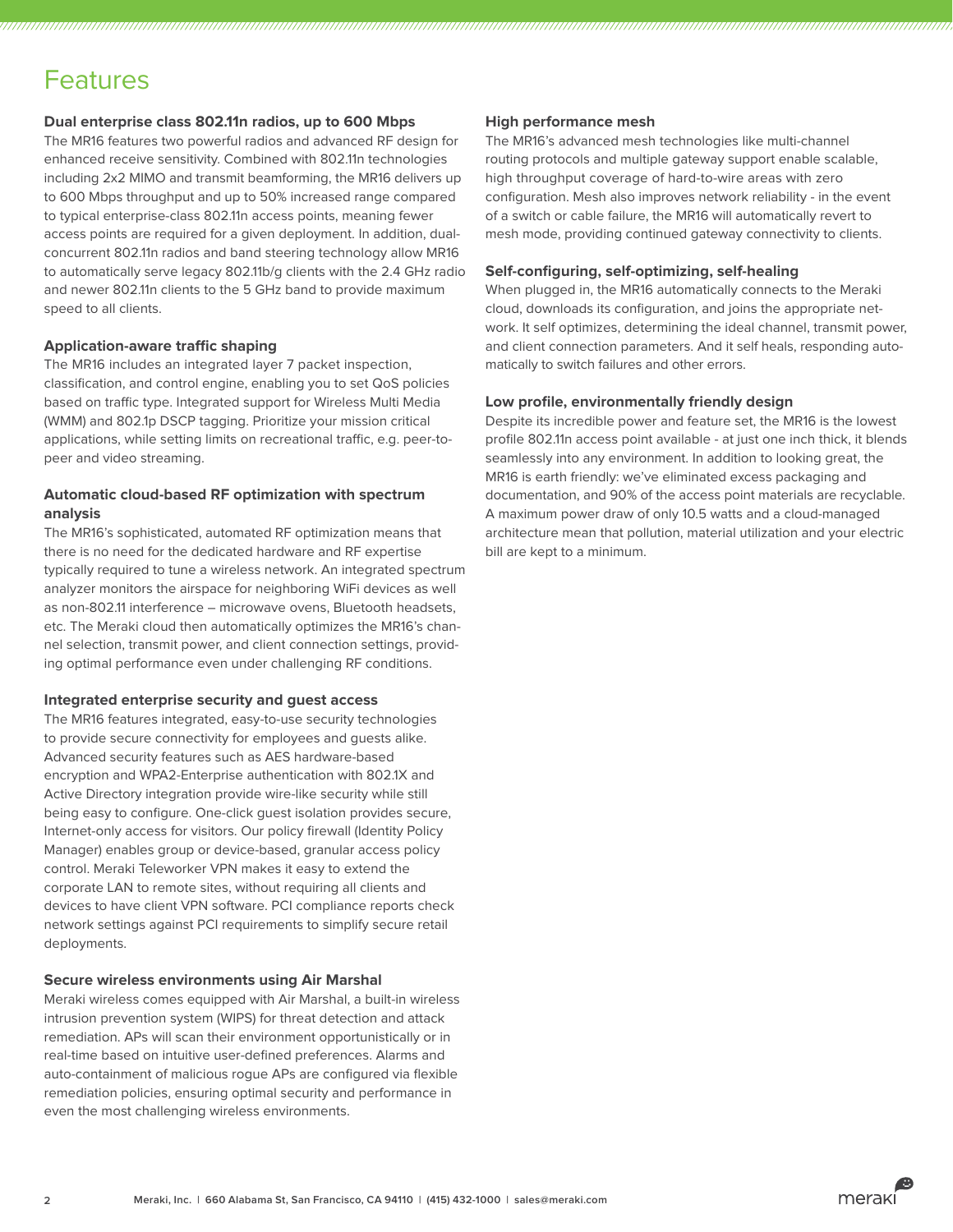# **Specifications**

| <b>Radios</b>                                                                                    |                                                            | <b>Security</b>                                                                |                                                               |  |
|--------------------------------------------------------------------------------------------------|------------------------------------------------------------|--------------------------------------------------------------------------------|---------------------------------------------------------------|--|
| One 802.11b/g/n and one 802.11a/n radio                                                          |                                                            | Integrated policy firewall (Identity Policy Manager)                           |                                                               |  |
| Dual concurrent operation in 2.4 and 5 GHz bands                                                 |                                                            | Mobile device policies                                                         |                                                               |  |
| Max throughput rate 600 Mbit/s                                                                   |                                                            | Air Marshal: Real-time WIPS (wireless intrusion prevention system) with alarms |                                                               |  |
| <b>Operating Bands:</b>                                                                          |                                                            | Rogue AP containment                                                           |                                                               |  |
| FCC (US)<br>2.412-2.484 GHz                                                                      | EU (Europe)<br>2.412-2.484 GHz<br>5.150-5.250 GHz (UNII-1) | Guest isolation                                                                |                                                               |  |
| 5.150-5.250 GHz (UNII-1)                                                                         |                                                            | Teleworker VPN with IPsec                                                      |                                                               |  |
| 5.725 -5.825 GHz (UNII-3)                                                                        | 5.250-5.350, 5.470-5.725 GHz (UNII-2)                      | PCI compliance reporting                                                       |                                                               |  |
| 802.11n Capabilities                                                                             |                                                            | WEP, WPA, WPA2-PSK, WPA2-Enterprise with 802.1X                                |                                                               |  |
| 2 x 2 multiple input, multiple output (MIMO) with two spatial streams                            |                                                            | TKIP and AES encryption                                                        |                                                               |  |
| Maximal ratio combining (MRC)                                                                    |                                                            | VLAN tagging (802.1q)                                                          |                                                               |  |
| Beamforming                                                                                      |                                                            |                                                                                |                                                               |  |
| 20 and 40 MHz channels                                                                           |                                                            | <b>Quality of Service</b>                                                      |                                                               |  |
| Packet aggregation                                                                               |                                                            | Wireless Quality of Service (WMM/802.11e)                                      |                                                               |  |
| Cyclic shift diversity (CSD) support                                                             |                                                            | DSCP (802.1p)                                                                  |                                                               |  |
|                                                                                                  |                                                            |                                                                                | Layer 7 application traffic shaping and firewall              |  |
| Power                                                                                            |                                                            |                                                                                |                                                               |  |
| Power over Ethernet: 24 - 57 V (802.3af compatible)                                              |                                                            | <b>Mobility</b>                                                                |                                                               |  |
| 12V DC                                                                                           |                                                            | PMK and OKC credential support for fast Layer 2 roaming                        |                                                               |  |
| Power consumption: 10.5 W max                                                                    |                                                            | L3 roaming                                                                     |                                                               |  |
| Power over Ethernet injector and DC adapter sold separately                                      |                                                            | <b>LED Indicators</b>                                                          |                                                               |  |
|                                                                                                  |                                                            |                                                                                |                                                               |  |
| <b>Mounting</b>                                                                                  |                                                            | 4 signal strength                                                              |                                                               |  |
| All standard mounting hardware included                                                          |                                                            | 1 Ethernet connectivity                                                        |                                                               |  |
| Desktop and wall mount                                                                           |                                                            |                                                                                | 1 power/booting/firmware upgrade status                       |  |
| Ceiling tile rail (9/16, 15/16 or 1 1/2" flush or recessed rails), assorted cable junction boxes |                                                            | Regulatory                                                                     |                                                               |  |
| <b>Physical Security</b>                                                                         |                                                            |                                                                                | FCC (US), IC (Canada), CE (Europe),                           |  |
| Security screw included                                                                          |                                                            | C-Tick (Australia/New Zealand), Anatel (Brazil), SRMC (China)                  |                                                               |  |
| Kensington lock hard point                                                                       |                                                            | Cofetel (Mexico), DGT NCC (Taiwan), TK (Turkey)                                |                                                               |  |
| Anti-tamper cable bay                                                                            |                                                            | RoHS                                                                           |                                                               |  |
| Concealed mount plate                                                                            |                                                            |                                                                                |                                                               |  |
|                                                                                                  |                                                            | <b>Mean Time Between Failure (MTBF)</b>                                        |                                                               |  |
| Environment                                                                                      |                                                            | 450,000 hours                                                                  |                                                               |  |
| Operating temperature: 32 °F to 104 °F (0 °C to 40 °C)                                           |                                                            |                                                                                |                                                               |  |
| Humidity: 5 to 95% non-condensing                                                                |                                                            | <b>Certifications</b><br>Wi-Fi Alliance                                        |                                                               |  |
| <b>Physical Dimensions</b>                                                                       |                                                            |                                                                                |                                                               |  |
| 7.3" x 5.8" x 1.0" (185 mm x 147 mm x 25 mm) not including deskmount feet or mount plate         |                                                            | Guarantee                                                                      |                                                               |  |
| Weight: 17 oz (0.48 kg)                                                                          |                                                            |                                                                                | Lifetime hardware warranty with advanced replacement included |  |
| Antenna                                                                                          |                                                            | Ordering Information                                                           |                                                               |  |
| Integrated omni-directional antennas                                                             |                                                            | MR16-HW                                                                        | Meraki MR16 Cloud Managed AP                                  |  |
| Gain: 3 dBi @ 2.4 GHz, 5 dBi @ 5 GHz                                                             |                                                            | POE-INJ-3-XX                                                                   | Meraki 802.3af Power over Ethernet Injector (XX = US, EU,     |  |
| Interfaces                                                                                       |                                                            | AC-MR-1-XX                                                                     | Meraki AC Adapter for MR Series (XX = US, EU, UK or AU)       |  |
| 1x 100/1000Base-T Ethernet (RJ45) with 48V DC 802.3af PoE                                        |                                                            |                                                                                | Note: Meraki Enterprise license required.                     |  |

#### dicators

#### **Regulatory**

#### **Mime Between Failure (MTBF)**

#### **Certifications**

#### **Guarantee**

| Ordering Information |                                                                     |  |  |  |
|----------------------|---------------------------------------------------------------------|--|--|--|
| MR16-HW              | Meraki MR16 Cloud Managed AP                                        |  |  |  |
| POE-INJ-3-XX         | Meraki 802.3af Power over Ethernet Injector (XX = US, EU, UK or AU) |  |  |  |
| AC-MR-1-XX           | Meraki AC Adapter for MR Series (XX = US, EU, UK or AU)             |  |  |  |

1x DC power connector (5mm x 2.1mm, center positive)